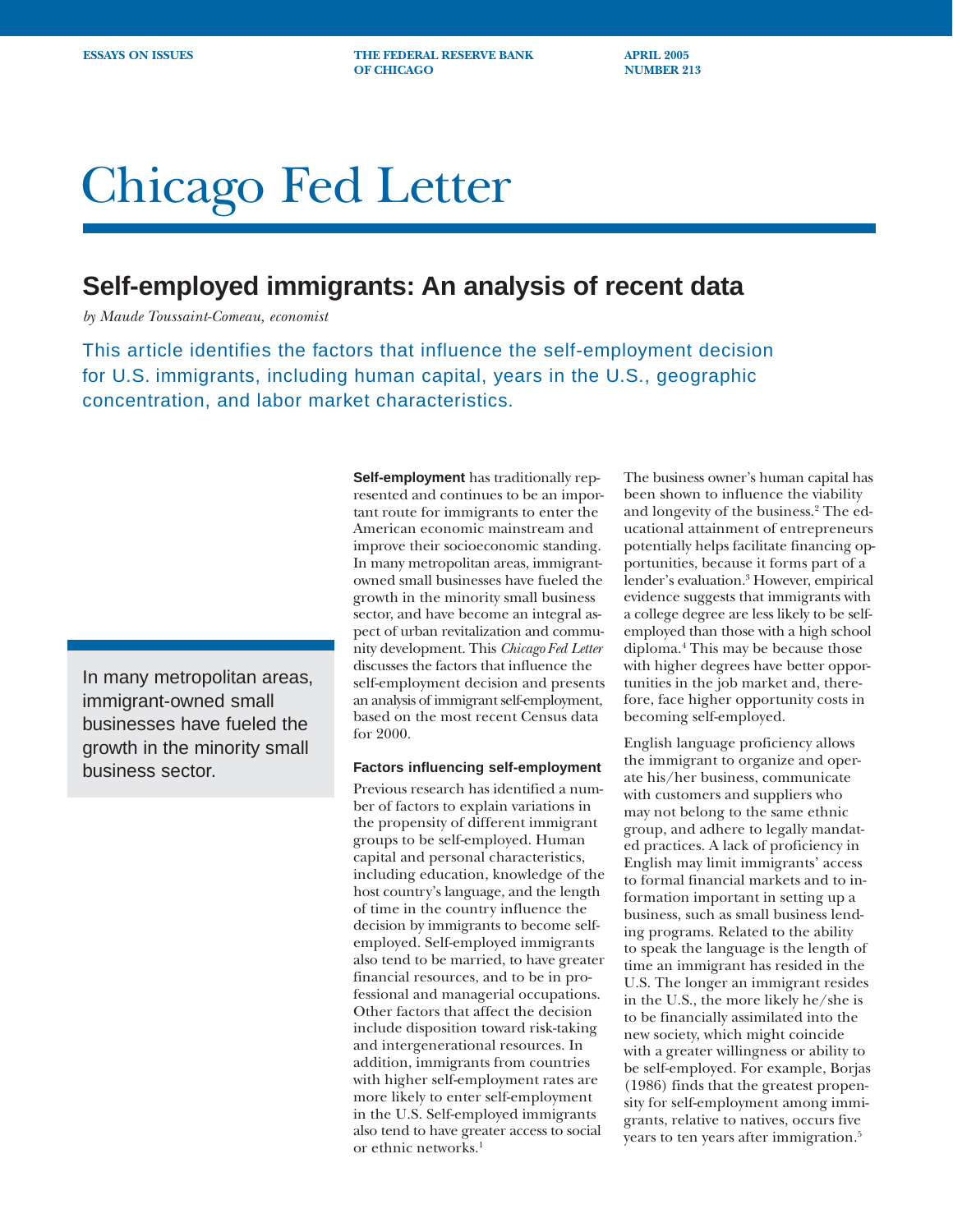### **1. Self-employment rates in the United States**

## **U.S. All Puerto Latin N.E. S.E. Middle India & Year -born immigrant Cuba Mexico Rico America Caribbean Africa Europe Asia Asia East Pakistan** 2000 8.2 9.3 12.5 6.8 4.7 9.2 6.2 8.4 12.5 10.7 7.0 16.0 10.2 1990 7.8 9.5 12.6 5.6 4.4 7.7 5.7 9.9 12.3 14.6 6.0 18.3 10.1 1980 6.8 7.9 9.5 3.5 3.2 5.4 3.1 7.5 10.4 11.1 4.1 15.7 7.9 **B. Immigrants in primary and non-primary metropolitan areas (MSAs) in 2000 A. U.S.-born and immigrants by country/region of origin**

|                     | All<br>immigrant | Cuba | <b>Mexico</b> | <b>Puerto</b><br><b>Rico</b> | Latin<br>America | Caribbean | Africa | Europe | <b>N.E.</b><br>Asia | <b>S.E.</b><br>Asia | <b>Middle</b><br>East | India &<br>Pakistan |
|---------------------|------------------|------|---------------|------------------------------|------------------|-----------|--------|--------|---------------------|---------------------|-----------------------|---------------------|
| <b>Primary MSAs</b> | 10.2             | 12.9 | 8.4           | 4.6                          | 10.4             | 6.2       | 7.7    | 12.8   | 11.1                | 6.4                 | 21.3                  | 8.7                 |
| Non-primary MSAs    | 8.9              | 10.8 | 5.6           | 4.9                          | 8.3              | 6.1       | 8.8    | 12.4   | 10.3                |                     | 16.7                  | 10.8                |

Nore: The population is defined as 18-64 year olds, living in metropolitan areas, in the labor force, not in the military, and having positive earnings SOURCES: Public Use Micro Statistics (PUMS) (1980, 1990, 2000).

Borjas also finds evidence of an *enclave effect*, where members of the same ethnic group live in proximity, for promoting self-employment opportunities for immigrants. Here, the common language and culture play an important role in the creation of enclave businesses. *Ethnic economies* and/or ethnic enclaves potentially provide an opportunity for greater business networks, offer a *protected market* for ethnic goods production, and provide experience and apprenticeship from a co-ethnic employer. $6$  Within these ethnic economies, ethnic institutions would promote personal contacts, informal arrangements to build financial resources and, potentially, play a role in mobilizing information and monetary resources for small ethnic businesses. These (often informal) financial resources can be critical for an immigrant business, especially during the formation stage of the business.

In addition, location characteristics such as the size of the population in a metropolitan area and the ratio of self-employment earnings to wage earnings (a proxy for the relative success of the self-employed in the metropolitan area) are likely to increase the probability of selfemployment among immigrants. Also, the higher the unemployment rate in a metropolitan area, the greater the likelihood of self-employment.7

## **The 2000 Census data**

Figure 1, panel A shows self-employment rates from 1980 to 2000 for the U.S. born, all immigrants, and different groups of immigrants.8 On average,

immigrants have higher self-employment rates than natives.9 Differences exist in the self-employment rates of different groups. The self-employment rates of Mexicans, Puerto Ricans, Caribbean immigrants, and South East Asian immigrants remain lower than the self-employment rate for immigrants overall. Between 1990 and 2000, the self-employment rate of immigrants decreased slightly. This reflects decreases in the employment rates of Northeast Asian and Middle Eastern immigrants, two groups with very high rates of self-employment over the period. In 2000, the self-employment rates of Mexican, Latin American, Caribbean, and Southeast Asian immigrants showed sizable increases over their 1990 levels. The increase in self-employment among Mexican and Latin American immigrants coincided with a general increase in the overall Hispanic immigrant population over the 1980s and 1990s.

Figure 1, panel B reports the self-employment rates of immigrants in primary and non-primary metropolitan statistical areas  $(MSAs)$ .<sup>10</sup> In general, there is a tendency for immigrants to have higher self-employment rates in primary metropolitan areas. This is consistent for Cuban, Mexican, Latin American, Northeast Asian, and Middle Eastern immigrants. There is little difference in the self-employment rates by location for African, European, and Indian/Pakistani immigrants, suggesting that ethnic enclaves may be less important in the selfemployment decision for these groups.

What types of businesses are self-employed immigrants engaged in? According to the Census data, the most common businesses for self-employed Mexican immigrants are construction, private household care, landscaping services, child day care services, and restaurants. Caribbean immigrants are engaged in construction businesses, child day care services, taxi and limousine services, private household cleaning, and automotive repair and maintenance. Cuban immigrants tend to be in construction, truck transportation, automotive repair and maintenance, real estate, and professional physician office services. North East Asians tend to be in restaurants and other food services, construction, real estate, wholesale trade, and dry cleaning and laundry services. Southeast Asians tend to be in restaurants, nail salons, beauty salons and other personal care, construction, professional physician services, and grocery stores. Selfemployed Indian/Pakistani immigrants tend to be in physician services, grocery stores, hotels/motels, taxi and limousine services, restaurants and other food services, computer systems design, and gasoline stations.

Figure 2 shows the socioeconomic characteristics of the self-employed. On average, the U.S.-born have more education than immigrants. The aggregated educational distribution for all immigrants hides important variations by different country/region of origin. Close to 60% of self-employed Mexicans have less than a high school level of education. By contrast, over 60% of self-employed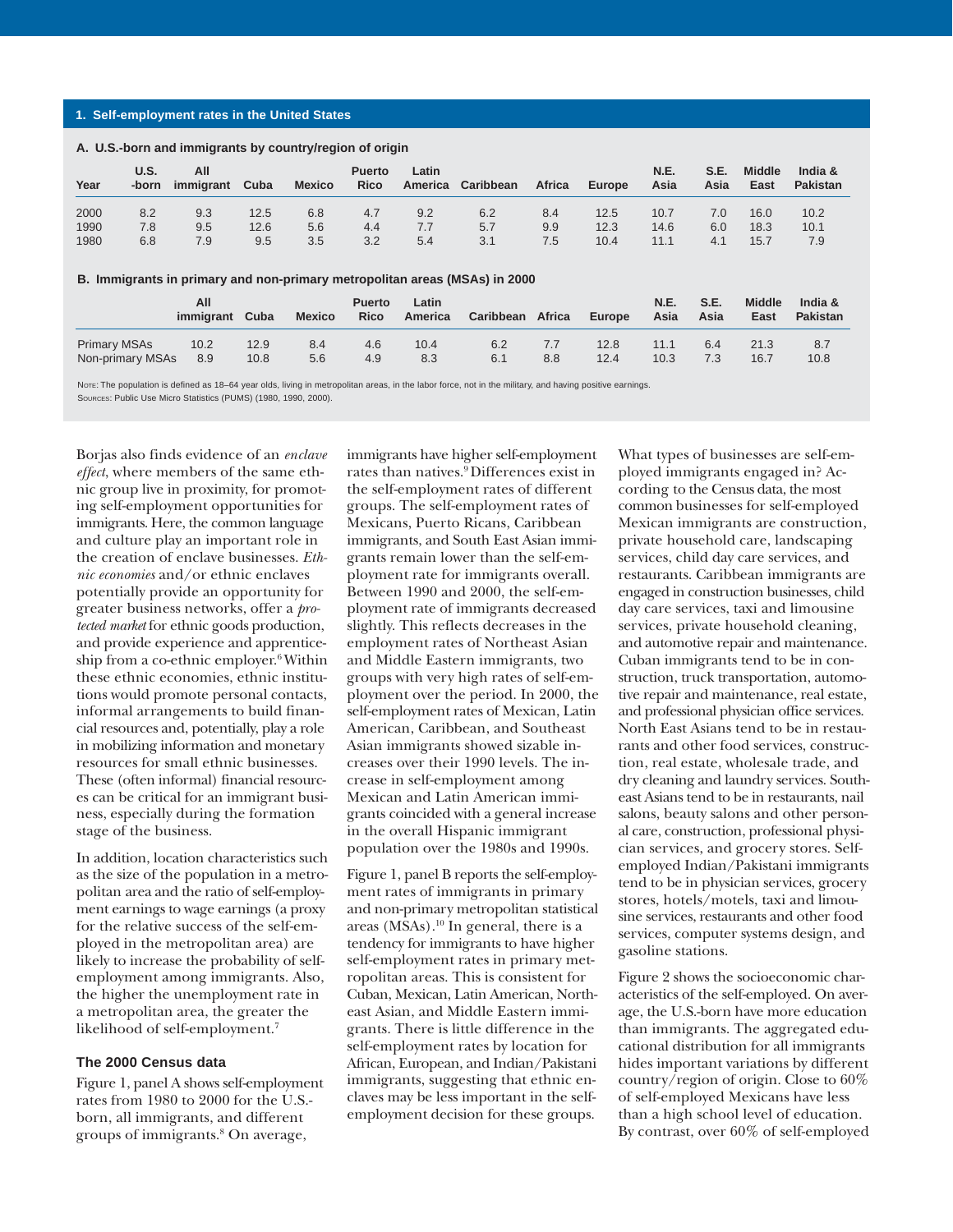#### **2. Socioeconomic characteristics of the self-employed (percent, unless stated otherwise)**

|                     | U.S.<br>-born | All<br>immigrant | Cuba   | <b>Mexico</b> | <b>Puerto</b><br><b>Rico</b> | Latin<br><b>America</b> | Caribbean | Africa | Europe | N.E.<br>Asia | S.E.<br>Asia | <b>Middle</b><br>East | India &<br><b>Pakistan</b> |
|---------------------|---------------|------------------|--------|---------------|------------------------------|-------------------------|-----------|--------|--------|--------------|--------------|-----------------------|----------------------------|
| Education           |               |                  |        |               |                              |                         |           |        |        |              |              |                       |                            |
|                     |               |                  |        |               |                              |                         |           |        |        |              |              |                       |                            |
| Less than HS        | 6.5           | 24.1             | 20.2   | 59.1          | 26.4                         | 29.3                    | 22.8      | 7.0    | 11.1   | 11.4         | 17.2         | 8.3                   | 7.8                        |
| HS diploma          | 23.5          | 20.1             | 22.0   | 16.1          | 27.6                         | 23.3                    | 26.3      | 15.6   | 23.3   | 17.5         | 16.8         | 16.7                  | 11.1                       |
| College or<br>more  | 36.2          | 28.4             | 23.5   | 5.7           | 18.1                         | 18.1                    | 16.0      | 46.3   | 34.6   | 46.3         | 31.8         | 45.8                  | 62.1                       |
| English proficiency |               |                  |        |               |                              |                         |           |        |        |              |              |                       |                            |
| Well/very well      | 99.6          | 76.8             | 70.0   | 55.8          | 84.7                         | 69.5                    | 81.5      | 95.7   | 94.6   | 73.6         | 80.3         | 95.1                  | 94.2                       |
| Not well or         |               |                  |        |               |                              |                         |           |        |        |              |              |                       |                            |
| not at all          | 0.4           | 23.2             | 30.0   | 44.2          | 15.3                         | 30.5                    | 18.5      | 4.3    | 5.4    | 26.4         | 19.7         | 4.9                   | 5.8                        |
| Year of entry       |               |                  |        |               |                              |                         |           |        |        |              |              |                       |                            |
| 1995-2000           |               | 11.1             | 10.6   | 13.8          | 9.6                          | 15.0                    | 9.5       | 17.1   | 8.4    | 7.2          | 6.9          | 6.1                   | 10.1                       |
| 1990-94             |               | 14.5             | 9.9    | 15.1          | 12.1                         | 15.7                    | 17.1      | 16.1   | 10.2   | 12.9         | 15.2         | 10.8                  | 15.8                       |
| 1980-89             |               | 34.5             | 24.3   | 35.4          | 22.6                         | 40.2                    | 39.1      | 36.9   | 19.0   | 37.9         | 40.7         | 33.3                  | 38.9                       |
| 1970-79             |               | 23.6             | 14.1   | 24.2          | 18.9                         | 16.9                    | 22.5      | 21.5   | 17.6   | 24.8         | 28.0         | 34.5                  | 27.1                       |
| Pre-1970            |               | 16.3             | 39.8   | 10.4          | 36.9                         | 9.7                     | 11.1      | 4.5    | 33.9   | 11.0         | 7.0          | 12.6                  | 7.3                        |
| Self-employment     |               |                  |        |               |                              |                         |           |        |        |              |              |                       |                            |
| income $(\$)$       | 26,324        | 21,162           | 18,631 | 16,348        | 17,273                       | 16,533                  | 16,212    | 20,941 | 24,831 | 22,786       | 21,761       | 29,934                | 31,077                     |
| Total               |               |                  |        |               |                              |                         |           |        |        |              |              |                       |                            |
| income $(S)$        | 58,843        | 44,409           | 49,032 | 26,640        | 36,560                       | 31,876                  | 31,525    | 48,420 | 60,038 | 52,134       | 43,444       | 71,106                | 77,922                     |
| Hours/week          |               |                  |        |               |                              |                         |           |        |        |              |              |                       |                            |
| worked              | 42.7          | 43.3             | 43.8   | 40.6          | 41.2                         | 40.3                    | 41.8      | 45.6   | 43.9   | 45.0         | 43.9         | 47.3                  | 47.8                       |
| NOTE: See figure 1. |               |                  |        |               |                              |                         |           |        |        |              |              |                       |                            |

SOURCE: PUMS (2000).

Indian/Pakistani immigrants have some college level education. There are almost twice as many African, Northeast Asian, Southeast Asian, and Middle Eastern self-employed immigrants with a college education as there are Puerto Rican, Latin American, and Caribbean immigrants. Consistent with differences in educational attainment, a much larger proportion of Mexican and Latin American self-employed immigrants are not proficient in English. The differences in educational attainment and language proficiency are likely to influence the types of businesses (e.g., whether professional services or not) that these different groups enter. Interestingly, despite the higher educational levels of self-employed Asians, a sizable proportion still lack proficiency in English. This suggests that many Asians may operate their businesses in ethnic enclaves or ethnic economies, where English is less important. Figure 2 also shows that the self-employment income of the U.S.-born is higher, on average, than that of immigrants. The self-employment incomes of European, Asian, and Middle Eastern self-employed immigrants are higher than those of Latin American, Mexican, Cuban, and Caribbean self-employed immigrants. Again, these differences may be indicative of

the size or type of business held by the different groups.

The longer immigrants have been in the U.S., the greater the tendency to be selfemployed. For example, 24% of Cubans who came in the U.S. in the 1980s are self-employed, compared with 11% of those who came between 1995 and 2000 (figure 2).

## **Conclusion**

This *Chicago Fed Letter* discusses the determinants of self-employment for immigrants. The results from this analysis show that, on average, the self-employment rate of immigrants is somewhat higher than that of native born. However, self-employment rates of immigrants differ widely by country or region of origin. Differences in personal and human capital characteristics and length of time residing in the country are potential sources of differences in self-employment rates among the different groups. For instance, on average, groups with the highest self-employment rates have completed more years of schooling and have resided in the U.S. for a longer period of time. This suggests that, in part, the ability to go into business may be the result of an assimilation or information accumulation

process. If so, policy initiatives that promote entrepreneurial training and provide assistance with business development plans, language training, and financial literacy are worth considering in addressing the business development needs of some immigrant groups.

Michael H. Moskow, *President;* Charles L. Evans, *Senior Vice President and Director of Research;* Douglas Evanoff, *Vice President, financial studies;* David Marshall, *Vice President, macroeconomic policy research;* Richard Porter, *Senior Policy Advisor, payment studies;* Daniel Sullivan*, Vice President, microeconomic policy research;* William Testa, *Vice President, regional programs and Economics Editor;* Helen O'D. Koshy, *Editor;* Kathryn Moran, *Associate Editor.*

*Chicago Fed Letter* is published monthly by the Research Department of the Federal Reserve Bank of Chicago. The views expressed are the authors' and are not necessarily those of the Federal Reserve Bank of Chicago or the Federal Reserve System.

© 2005 Federal Reserve Bank of Chicago *Chicago Fed Letter* articles may be reproduced in whole or in part, provided the articles are not reproduced or distributed for commercial gain and provided the source is appropriately credited. Prior written permission must be obtained for any other reproduction, distribution, republication, or creation of derivative works of *Chicago Fed Letter* articles. To request permission, please contact Helen Koshy, senior editor, at 312-322-5830 or email Helen.Koshy@chi.frb.org. *Chicago Fed Letter* and other Bank publications are available on the Bank's website at www.chicagofed.org.

ISSN 0895-0164